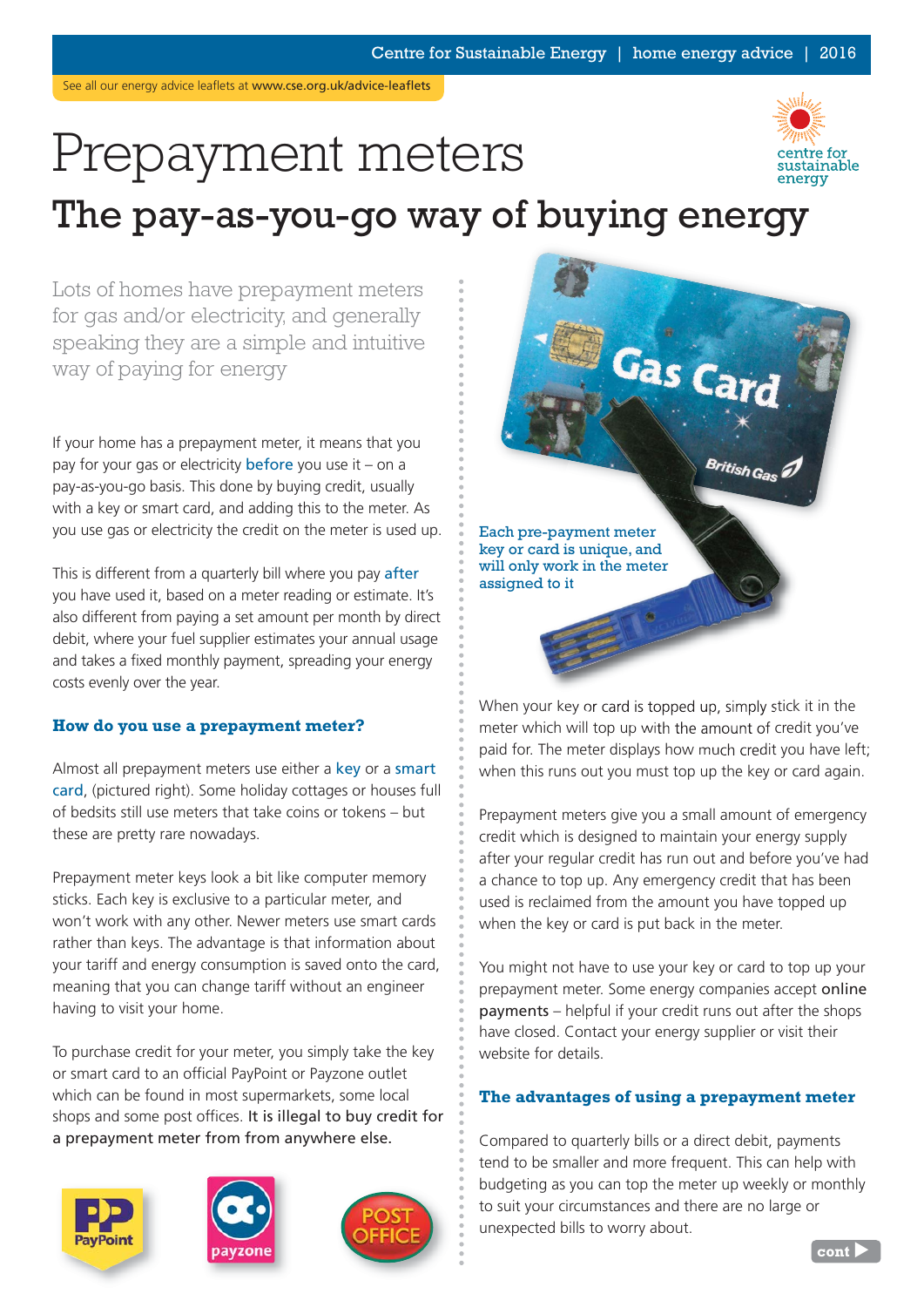Prepayment meters also prevent customers from getting into debt as they only allow a small amount of emergency credit to be used before the meter has to be topped up again.

For those already in fuel debt, suppliers often recommend a prepayment meter which can be set up to repay a specific amount of fuel debt each week, based on how much the customer can afford.

#### **Some practical things to be aware of ...**

For most people prepayment meters work reasonably well, but there can be times when they are not convenient:

- They can run out at awkward times, when PayPoints are closed, for example.
- You may live a long way from a shop or other outlet where more credit can be bought.
- Your key or card can be lost or damaged. Your supplier will probably replace it for free, but if this happens often they may charge you for replacements.

### **... and some financial issues**

Prepayment meter customers don't get the best deal. In most cases they pay their supplier's standard rate for gas or electricity, which is more than the rate for quarterly billing or direct debit, and prepayment customers cannot take advantage of discounts for paperless billing.

Another drawback is that, unlike monthly direct debit, prepayment customers can't spread their payments evenly across the year, so pay much more in the winter than in summer. This can present difficulties with household budgeting.

One way round this is to put a sum of money each month into a separate bank account from which you top up the





meter – building up a surplus in the summer that can be used in the winter. This is a bit like creating your own direct debit; and if you can manage this, then consider asking your supplier to switch you to a credit meter and a direct debit tariff. This will end up saving you money.

### **Don't forget the standing charge**

Most prepayment meters include a standing charge. This is a fixed amount that you pay – usually every week – regardless of the amount of gas or electricity you've used. If you forget about the standing charge you may think you have more available credit than you actually do.

And, if you haven't topped up for a while, when you finally do add credit to the meter it will automatically deduct any unpaid standing charge, swallowing up lots of the credit you've just added. The same goes for any fuel debt repayments being taken.



**It's illegal to buy credit for a prepayment meter from a door to door seller.**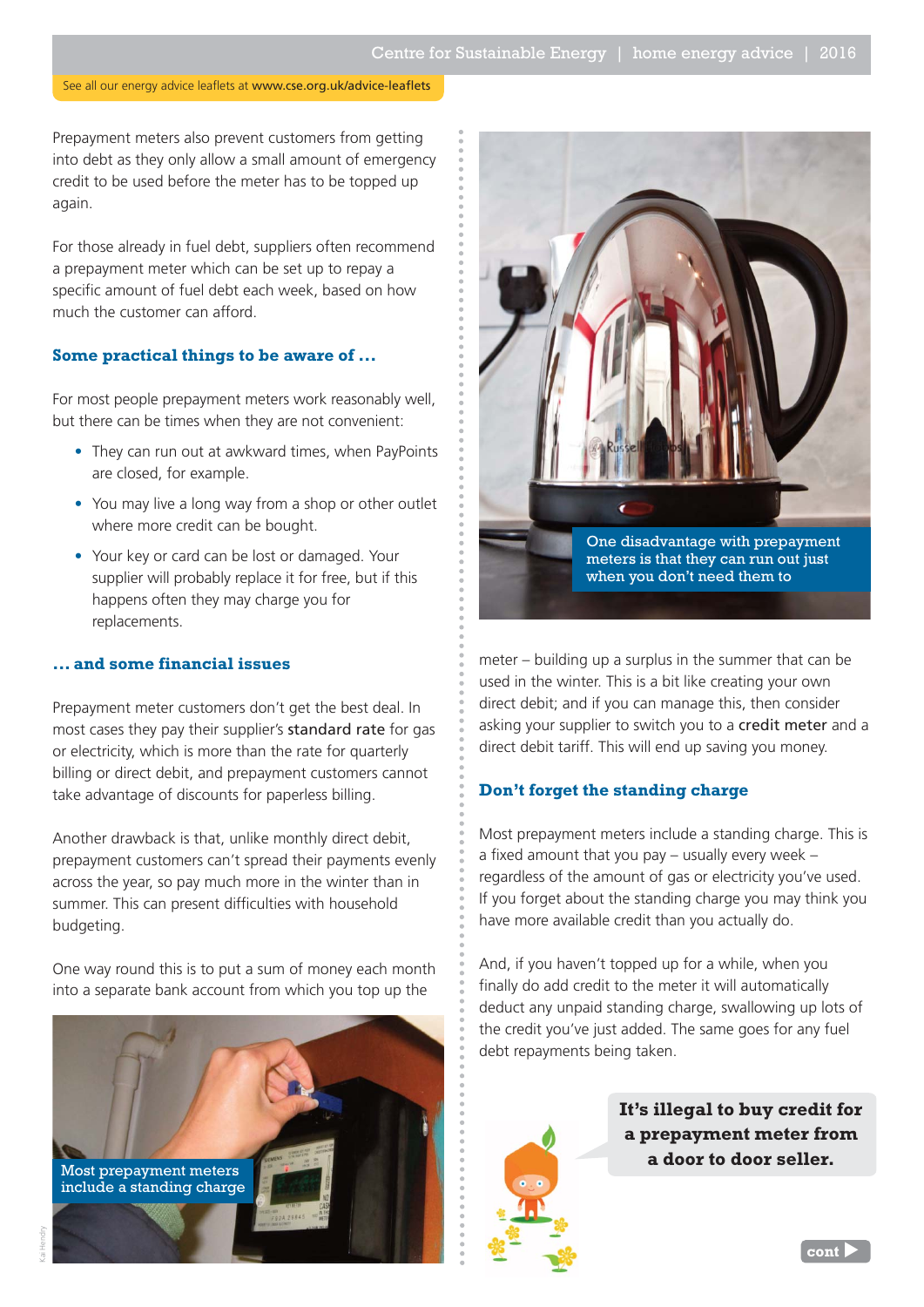So, if you are going away and won't be using any gas or electricity (or at least very little), it's important to top up your meter so there's enough credit for the standing charge and any outstanding debt, as well as for things like the fridge or freezer that need to be left on. To make your credit go further, unplug anything that doesn't need to be left on, including appliances on standby.

### Self-disconnection

It's important to understand that the standing charge (and any fuel debt) will still apply even in the case of 'self-disconnection'. This is when a household cannot afford to top up the meter and lets the credit run out, leaving them without heating or lighting or appliances. This household will actually be getting themselves deeper into debt even though they are not using any fuel.



### Understanding your prepayment meter

Not all prepayment meters display information in the same way. This table shows the information that is typically available. Usually there is a button which cycles through the various displays.



#### **Moving into a home with a prepayment meter**

Each prepayment key or card is unique, and will only work in a specific meter, so if you move to a new property with a prepayment meter your old payment device won't work and you'll need to ask your energy supplier for a new one.

And don't use an old key or card left behind by the previous occupant. Contact your energy supplier at least three days before moving in, and ask if the meter needs to be reset or if you need a new key or card. This ensures that you are paying the right energy supplier, and only paying for your own gas or electricity and not that of the previous occupant (or, worse still, their outstanding fuel debt).

This is also an opportunity to ask questions about how the meter works and to check that you are on the best tariff the supplier has to offer, or to consider switching suppliers.

### **Switching and prepayment meters**

Being on a prepayment meter does not prevent customers from switching tariff or supplier. The process of switching is the same as it is for those with credit meters. It is possible to switch even if you are in fuel debt, as long as the debt is not greater than £500. Tenants who are responsible for paying their bills have the right to switch provider.

| A                 | Credit remaining <i>[if there is an 'E' on the screen then this is the</i><br>emergency credit remaining] |
|-------------------|-----------------------------------------------------------------------------------------------------------|
| B                 | Minimum credit required to reset your emergency credit                                                    |
| C                 | Time and current rate [only shown on Economy-7 meters]                                                    |
| $\mathbf{D}$      | Date                                                                                                      |
| E                 | Total credit accepted on meter since being in use                                                         |
| F                 | Weekly standing charge                                                                                    |
| н                 | Standard/day meter reading                                                                                |
| $\mathbf I$       | Price of standard/day rate units                                                                          |
| J                 | Night rate meter reading [only shown on Economy-7 meters]                                                 |
| K                 | Price of night rate units [only shown on Economy-7 meters]                                                |
| $\mathsf{R}$      | Emergency credit limit                                                                                    |
| $\mathsf{\Sigma}$ | Outstanding balance left to pay [e.g. your total debt]                                                    |
| T                 | Weekly recovery rate [how much the energy supplier takes off<br>your credit in debt repayments ]          |